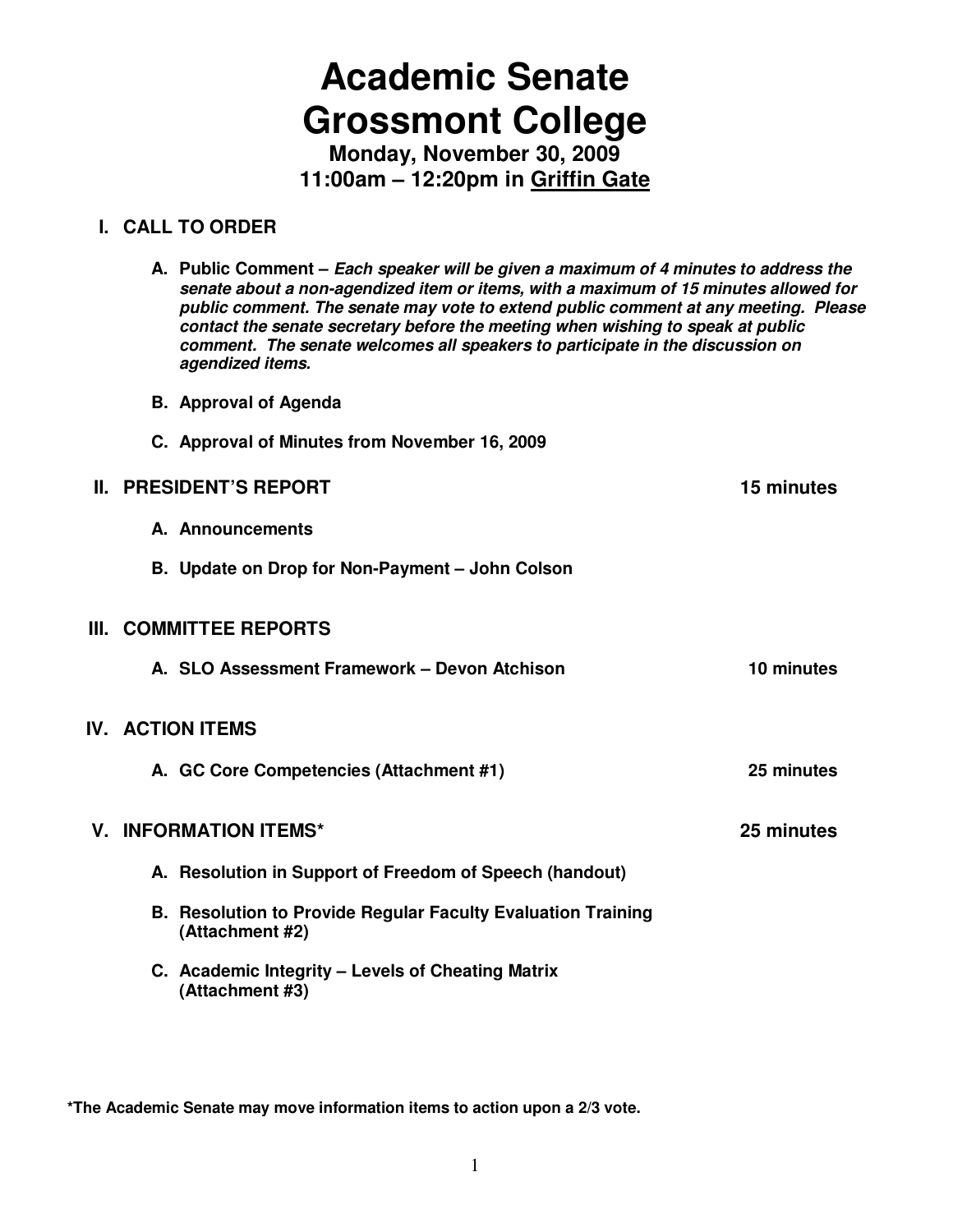## **Academic Senate Grossmont College**

#### **Minutes of the Meeting – November 16, 2009**

#### **MEETING ATTENDANCE:**

| $\times$ | Chris Hill (President)      |   | Clifton Quinn (CSIS)                      | X | Randy Abshier (Exer Sci/Well)           |  |
|----------|-----------------------------|---|-------------------------------------------|---|-----------------------------------------|--|
|          | P.J. Ortmeier (AOJ)         |   | Ronald Norman (CSIS)                      |   | Larry Larsen (Exer Sci/Well)            |  |
|          | Lance Parr (AOJ)            | X | Bonnie Schmiege (Counseling)              | X | Virginia Young (Foreign Lang)           |  |
| X        | Tina Young (AOJ)            | X | Mary Rider (Counseling)                   | X | Sue Gonda (History-Sen Officer)         |  |
| X        | Jennifer Carmean (ASL)      | X | Cruz Cerda (Counseling)                   | X | Devon Atchison (History-Sen Officer)    |  |
|          | Jamie Gould (ASL)           |   | Danny Martinez (Cross Cult Stud)          |   | Angela Feres (History)                  |  |
| X        | Jim Wilsterman (Art)        |   | Joe Orate (Culinary Arts)                 | X | Priscilla Rogers (Inter Bus)            |  |
| X        | Paul Turounet (Art)         |   | James Foran (Culinary Arts)               | X | Patty Morrison (Library)                |  |
| X        | Jennifer Bennett (Art)      | X | Kathy Meyer (Dance) - Fall                | X | Jenny VandenEynden (Math)               |  |
| X        | Israel Cardona (Behav Sci)  |   | David Mullen (Dance) - Spring             | X | Susan Working (Math)                    |  |
| X        | Gregg Robinson (Behav Sci)  | X | George Gastil (P/T Senate Officer @large) |   | Ray Funk (Math)                         |  |
| X        | Rebekah Wanic (Behav Sci)   |   | David Milroy (Divisional Senator AHLGC)   | X | Arturo Millan (Math)                    |  |
|          | Richard Unis (Behav Sci)    |   | Eric Lund (Divisional Senator CTE/WD)     |   | Shawn Hicks (Math)                      |  |
|          | Virginia Dudley (Biol Sci)  |   | Kirin Farquar (Divisional Senator ESBS)   |   | Evan Wirig (Media Comm)                 |  |
| Χ        | Michael Golden              | X | Carla Sotelo (Divisional Senator LR)      |   | William Snead (Media Comm)              |  |
| X        | Michele Perchez (Biol Sci)  | X | Lee Johnson (Divisional Senator)          |   | Derek Cannon (Music)                    |  |
| X        | Brian Keliher (Bus Admin)   | X | Jane Nolan (DSPS)                         |   | Paul Kurokawa (Music)                   |  |
|          | Nate Scharff (Bus Admin)    | X | Carl Fielden (DSPS)                       |   | Steve Baker (Music)                     |  |
| X        | Linda Snider (BOT)          | X | Gary Jacobson (Earth Sci)                 |   | Joy Zozuk (Nursing)                     |  |
|          | Barb Gillespie (BOT)        | X | Judd Curran (Earth Sci)                   |   | Diane Gottschalk (Nursing)              |  |
| X        | Andy Biondo (CVT)           | X | Oralee Holder (English)                   | X | Christine Vicino (Occ Therapy)          |  |
| X        | Don Ridgway (CVT)           | X | Adelle Schmitt (English)                  | X | Zoe Close (Phil/ Rel Studies)           |  |
|          | Cary Willard (Chemistry)    | X | Joan Ahrens (English)                     |   | Bill Hoaglin (Phil/ Rel Studies)        |  |
|          | Martin Larter (Chemistry)   | X | Lisa Ledri-Aguilar (English)              |   | Ross Cohen (Physics)                    |  |
|          | Judy George (Chemistry)     |   | Sue Jensen (English)                      | X | Stephanie Plante (Physics, Astr. Ph Sc) |  |
| X        | Sheridan DeWolf (Child Dev) |   | Chuck Passentino (ESL)                    | X | Shahrokh Shahrokhi (Polit Economy)      |  |
| X        | Claudia Flores (Child Dev)  | X | Nancy Herzfeld-Pipkin (ESL)               |   | Scott McGann (Polit Economy)            |  |
| X        | Joel Castellaw (Comm)       | X | Jim Tolbert (EOPS)                        | X | Lorenda Seibold-Phalan (Resp Ther)      |  |
| X        | Jill Carleton (Comm)        | X | Sylvia Montejano (EOPS)                   |   | Barry Winn (Resp Ther)                  |  |
| X        | Victoria Curran (Comm)      | X | Laura Sim (Exer Sci/Well-Sen Officer      | X | Craig Everett (Theatre Arts)            |  |
|          | Janet Gelb (CSIS)           |   | Jamie Ivers                               |   | Beth Duggan                             |  |
|          |                             | X | Jim Symington (Exer Sci/Well)             |   |                                         |  |

#### **GUESTS**:

- Beth Smith, Math Department Faculty; Treasurer, ASCCC
- Janet Castanos, Dean-English, Social and Behavioral Sciences
- Brian Cantarini, Faculty Media Communications
- 
- John Colson, Vice President Student Services • Marc Valenzuela, Student ; Associated Students of Grossmont College (ASGC) President
- Christopher Enders, Student; Governing Board Student Trustee

#### **RECORDER**: Rochelle Weiser

#### **I. CALL TO ORDER (11:05)**

#### **A. Public Comment**

#### Michael Copenhaver-Director, Financial Aid

Michael reported his department had been working on a mental health services program for foster youth students at Grossmont College and from this came the idea of providing a mental health services program for students campus-wide. Michael then asked the senators if this idea was something the senate felt was important and would be interested in supporting should his department pursue it. The program would include training and workshops for faculty; with the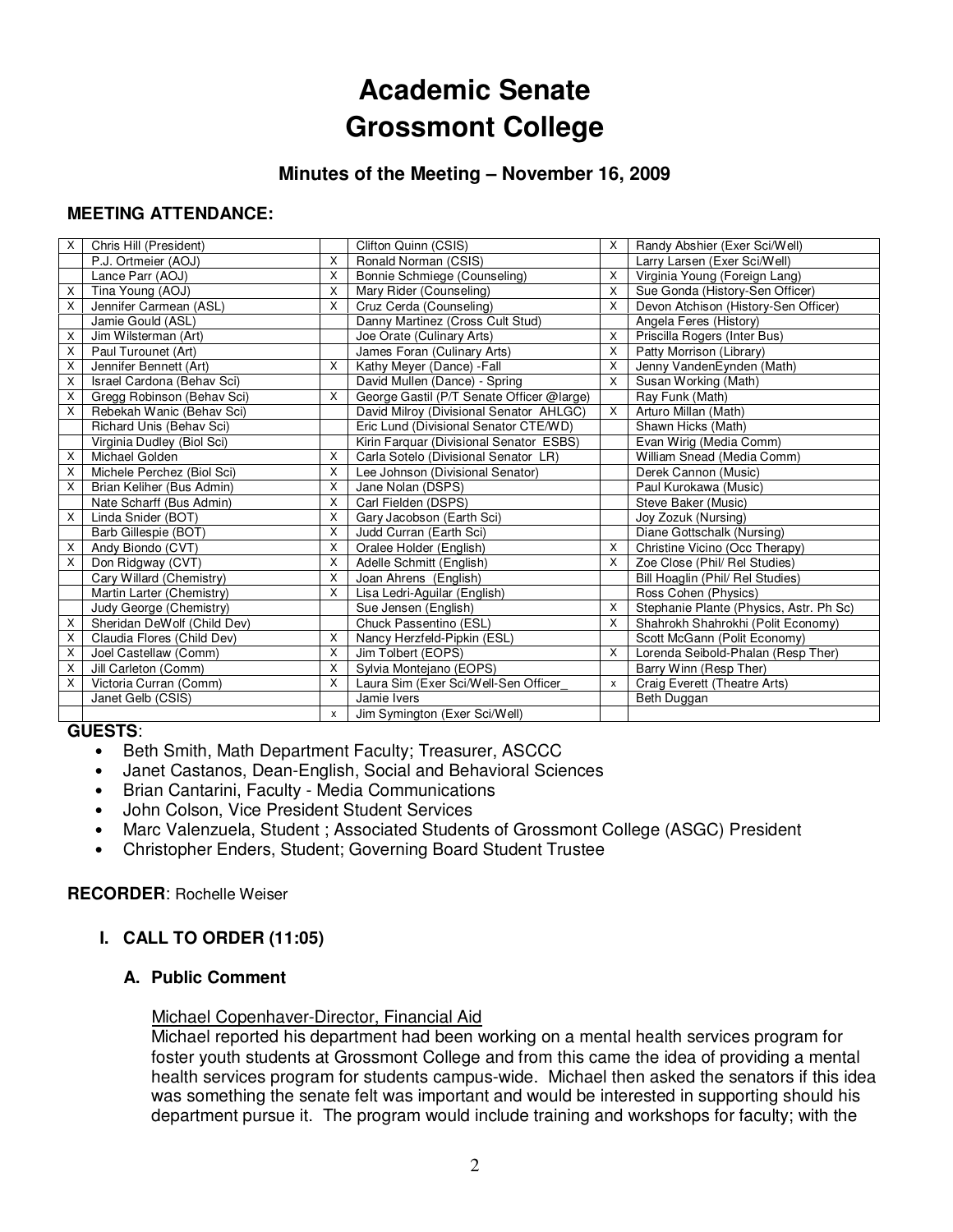idea of being proactive in identifying and helping students before discipline problems arise. All agreed they would like to see this pursued.

#### Bonnie Schmiege-Counseling Department Chair

Bonnie commented that the Counseling Department is very concerned with how curriculum cuts will impact student programs for transfer opportunities, degrees, and basic skills. Counseling would like to see a discussion take place with regard to the courses being cut and to make sure that Grossmont is able to maintain its reputation, its position as a transfer-directed school and service the needs of the students. Bonnie closed by stating she would like to see discussions begin among the faculty as to what the academic priorities are and have those driven by the faculty.

#### **B. Approval of Agenda**

A motion was made to approve the day's agenda. M/S/U Fielden/Robinson

#### **C. Approval of Minutes November 2, 2009**

A motion was made to approve the minutes from the previous meeting.

Correction: Chris noted that she had received feedback that the GE package had been reviewed more recently than 15 years ago, so the minutes would be changed to correct that. Chris then mentioned that the GE task force would be collecting the list of concerns and comments related to the GE discussion before they begin their work. She also expressed the hope that everyone would welcome the opportunity to discuss how best to serve our students and that all would approach the GE discussion with an open mind. She reiterated that the task force would be reporting items back to the Senate for review.

M/S/U Morrison/Atchison

#### **II. PRESIDENT'S REPORT**

#### A. **Announcements**

Chris welcomed the students in attendance - Mark Valenzuela (ASGC President) and Christopher Enders (Governing Board Student Trustee).

#### **B. Faculty Technology Training**

Chris began by noting that Chris Rodgers had attended the last meeting with the intention of gathering information regarding technology training for faculty. She explained that Chris R. and Patty Morrison, CATL Coordinator, work to set up workshops for faculty, which often times are not well attended and they would like feedback on what faculty would like to see in technology training. Some of the items suggested were: training during staff development week when faculty are available and in the learning/training mode; an option for "grass roots" requests from departments on the training they need; and training in electronics for literature and web 2.0 tools. Patty also mentioned the possibility of a technology blog or group to help each other with problems, having technological help on call, and that CATL would be sending out tutorials to help faculty. The senate asked that Patty and Chris R. possibly solicit suggestions prior to flex week as to what specific technology training faculty would like and that they could possibly utilize department meetings for training as well. They also requested some direction from district services on what technology is being used so individuals can determine what training is needed. Chris noted that it is hoped that TTLC will be able to help with determining a direction for technology and technology services.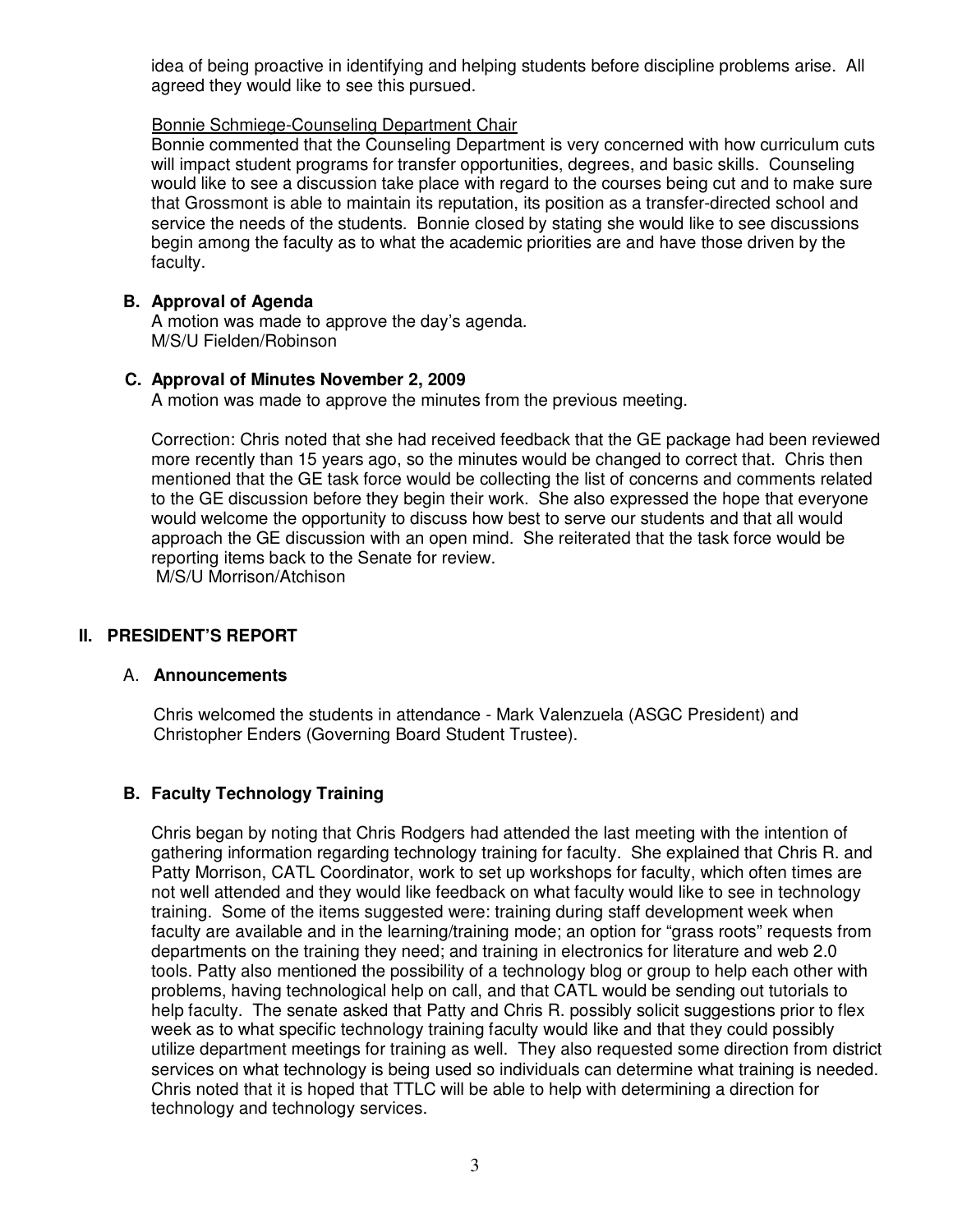#### **C. Fall Plenary Session Highlights**

Chris presented the highlights of the resolutions from the fall Plenary Session and reviewed them for the Senators. She noted the resolutions in their entirety are available on the Academic Senate for California Community Colleges (ASCCC) website (www.asccc.org). One item discussed was concern over implementation of Early Assessment Program (EAP), a test that is administered to high school juniors to determine college readiness, and whether it would replace assessment testing. Beth Smith noted that, at this time the ASCCC was interested in the program, but more discussions and research were needed before it could be adopted. Beth noted that generally juniors applying to UC colleges participate in EAP testing, so the number of Grossmont students impacted would be nominal.

Sheridan DeWolf requested that a motion be drafted to support Southwestern College faculty and students in their right to freedom of speech.

#### **III. Committee Reports**

#### **A. Academic Integrity Task Force - Agustin Albarran**

Chris introduced Agustin Albarran, co-chair of the Academic Integrity Task Force. She also thanked the task force members for their hard work. Agustin then gave a presentation of the work the task force had been doing. He reviewed some of the issues that the task force identified including: 1) options that faculty currently have for consistently responding to instances of academic dishonesty; 2) accountability and consistency in reporting instances of academic dishonesty; 3) methods and responsibility for documentation and tracking; 4) awareness and education of students and faculty regarding issues of academic integrity; and 5) the possible need for a student judicial affairs committee.

Agustin discussed the results of the faculty survey on academic dishonesty that was administered during the January 2009 flex week. He noted that the survey results showed that not all faculty included an academic integrity notice in their syllabi, that reporting of violations varied, and that overall each faculty member handles academic integrity issues differently.

Agustin then introduced a proposed matrix that was developed by the task force that could be used by faculty to provide some consistency in addressing varying levels of academic dishonesty. Beth Smith gave the background on the development of the matrix and explained that the task force was hoping, through its use, to create some consistency campus wide in dealing with instances of academic dishonesty. Chris noted that the actual matrix would come back to the Senate as an Action Item prior to being implemented.

Discussion followed regarding the items presented. Agustin noted that academic integrity is definitely a concern on campus and the number one offense dealt with by Student Affairs. Chris then asked the student guests present for their input. Mark Valenzuela, the ASGC president and member of the task force, commented that he would like to make sure options are left open for instructors to deal with all levels of cheating and that students and faculty are educated on what constitutes cheating. In closing, Agustin noted that Mark's comment regarding what constitutes cheating is what the task force is hoping to make consistent both individually and collectively.

#### **B. SLO Assessment Framework- Devon Atchison**

This item will return at the next meeting.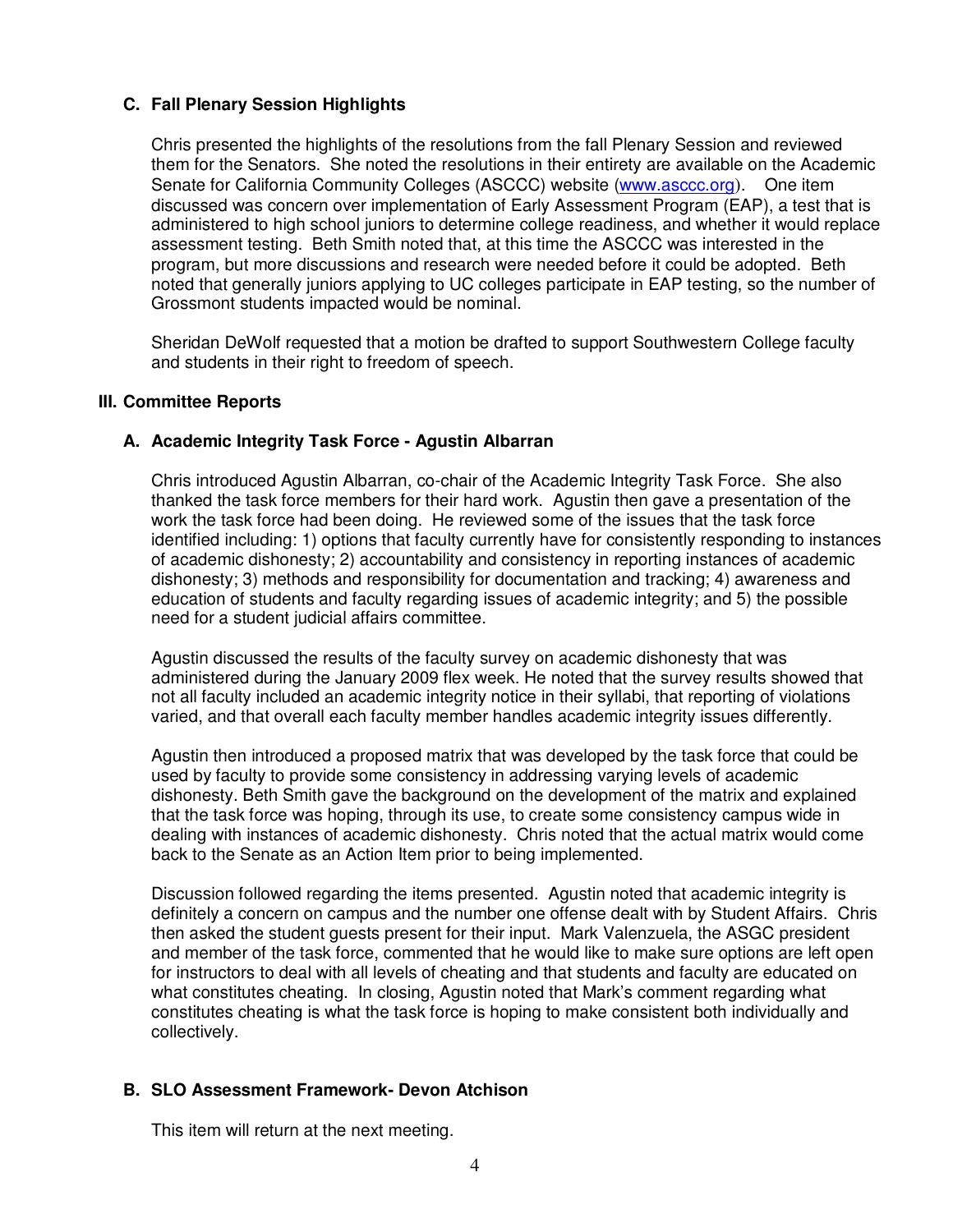#### **IV. ACTION ITEMS**

#### **A. Approval of TTLC faculty co-chair-Angela Feres**

Chris called for a motion to approve Angela Feres as the TTLC faculty co-chair. M/S/U Atchison/Morrison

#### **IV. INFORMATION ITEMS**

#### **A. GC Core Competencies**

Chris asked Devon to briefly explain the General Education (GE) Core Competencies draft. Devon gave the background and thoughts behind the GC Core Competencies Draft and reviewed the document. Chris added that the idea was to streamline the process from assessing ISLOs and GE SLOs to one process with GE Core Competencies. Chris noted this would then return as an Action Item at the next meeting.

Meeting Adjourned at 12:15pm

Next meeting is scheduled for November 30, 2009.

CH: rw

The Academic Senate minutes are recorded and published in summary form. Readers of these minutes must understand that recorded comments in these minutes do not represent the official position of the Academic Senate. The Academic Senate expresses its official positions only through votes noted under "Action."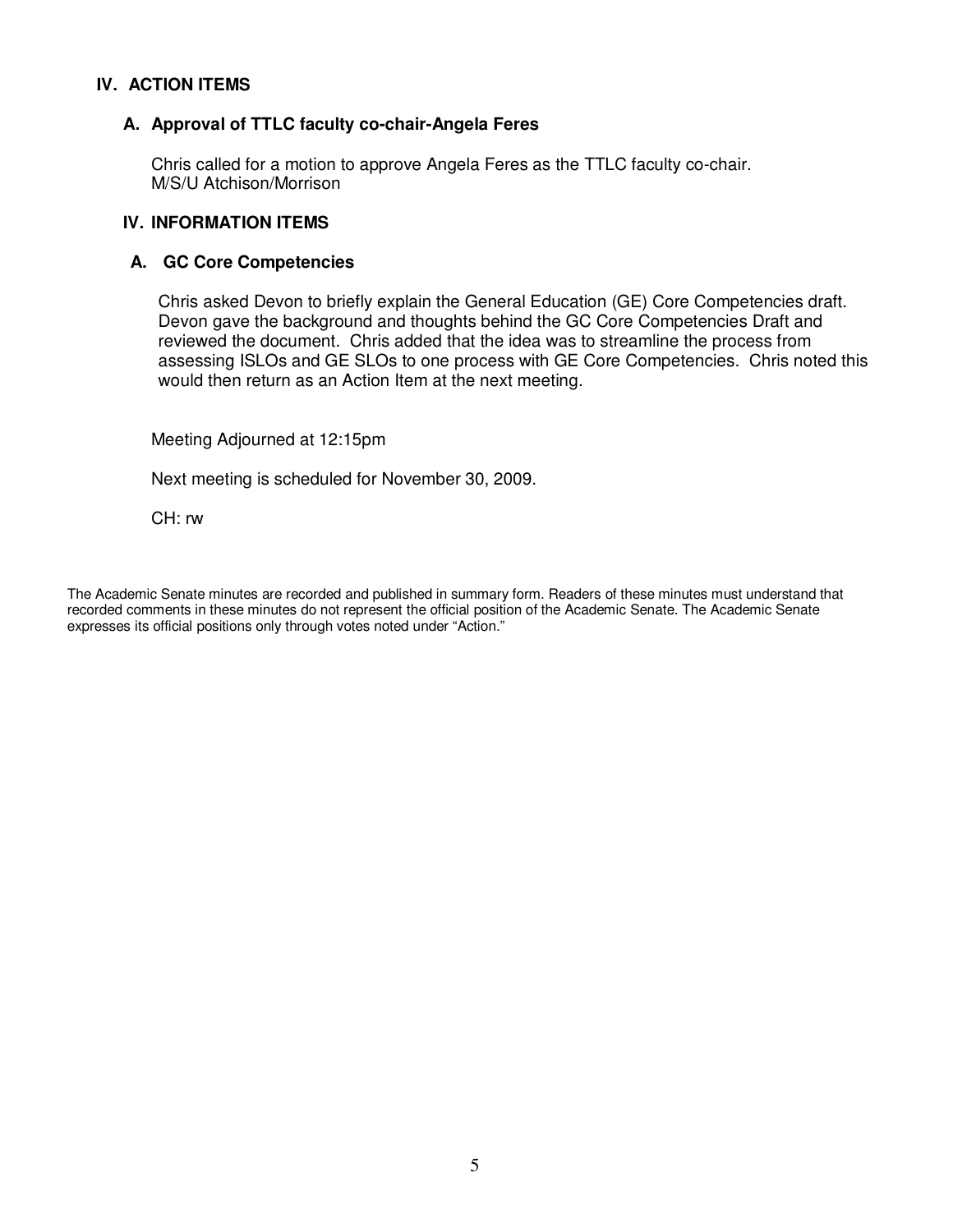#### **Attachment #1**

#### **CORE COMPETENCIES DRAFT**

| <b>CORE</b>                                             | <b>INSTITUTIONAL SLOs alignment</b>                                                       | <b>GE AREAS (from Course Catalog)</b>                                                    |
|---------------------------------------------------------|-------------------------------------------------------------------------------------------|------------------------------------------------------------------------------------------|
| <b>COMPETENCIES</b><br>(suggested)                      |                                                                                           | alignment                                                                                |
| <b>CC 1. Critical Thinking</b>                          | Implicitly a part of all ISLOs                                                            | All GE Areas                                                                             |
| CC 2. Effective<br>Communication                        | ISLO 5. Effective Communication                                                           | GE Area A - Language and Rationality<br>(Written and Oral Communication)                 |
| CC 3. Quantitative<br><b>Reasoning &amp; Scientific</b> | ISLO 6. Mathematical Literacy                                                             | GE Area A - Language and Rationality<br>(Quantitative)                                   |
| <b>Inquiry</b>                                          | ISLO 7. Scientific Inquiry                                                                | GE Area B - Natural Sciences (Biological,<br>Physical)                                   |
| CC 4. Responsible Social<br>and Cultural Engagement     | ISLO 2. Understanding of the Arts and<br><b>Humanities</b><br>ISLO 4. Cultural Competence | GE Area C - Humanities<br>(Humanities/Philosophy, Language and<br>Literature, Fine Arts) |
|                                                         | ISLO 1. Productive Citizenry                                                              | GE Area D - Social Sciences (Social,<br>Behavioral, US History and Govt)                 |
| CC 5. Lifelong Well-being                               | ISLO 1. Productive Citizenry,<br>particularly health and financial well-<br>being         | GE Area E - Fitness/Wellness                                                             |
| CC6. Informational and<br><b>Technological Literacy</b> | ISLO 3. Informational and<br><b>Technological Literacy</b>                                | All GE Areas                                                                             |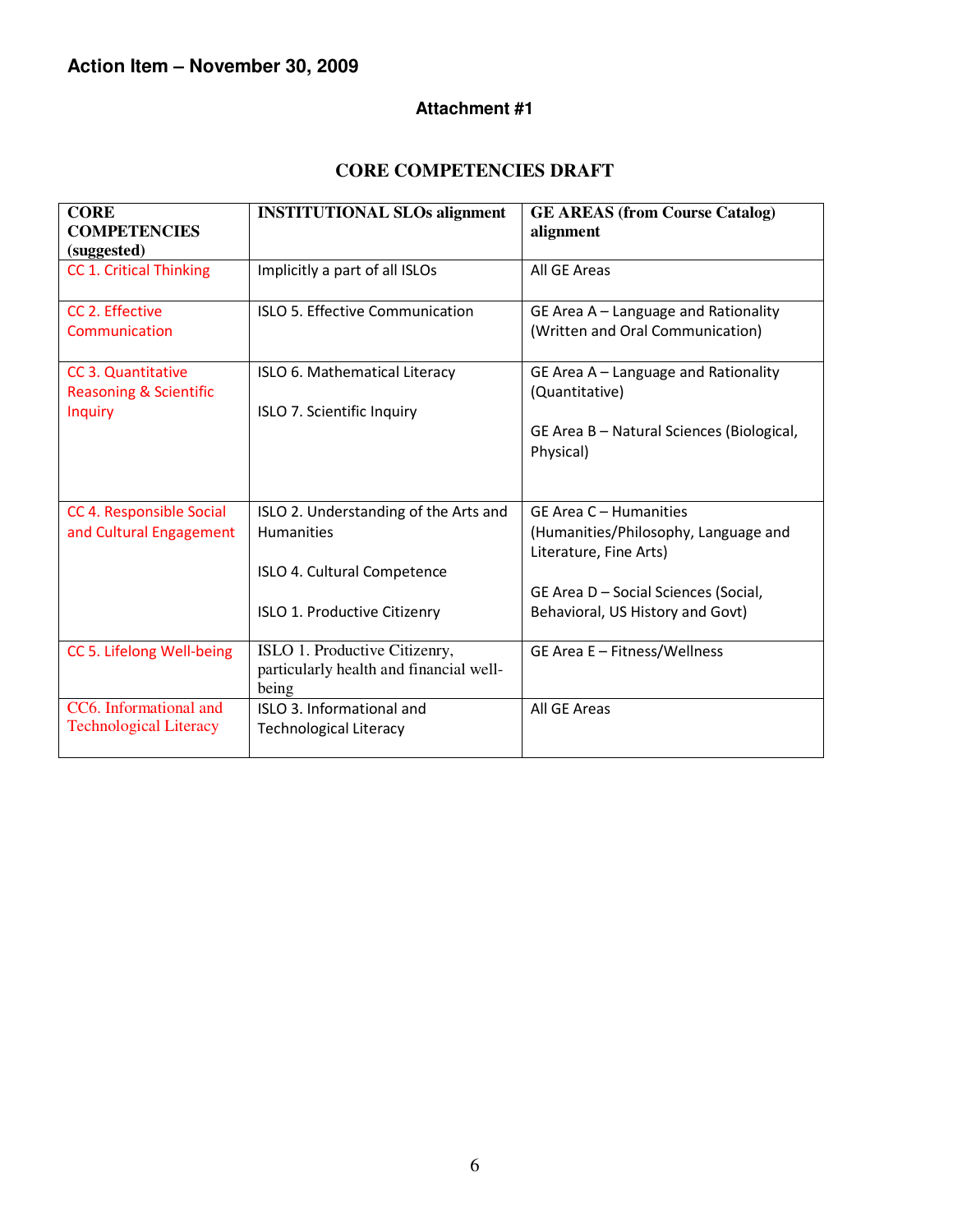#### **Attachment #2**

#### **Resolution to Provide Regular Faculty Evaluation Training**

Whereas, The Academic Senate is responsible for professional matters, such as the quality of faculty evaluations and for consultation with the union regarding facilitation of the evaluation process;

Whereas, Faculty are professionals responsible for evaluating their peers according to the contract and being mindful of the best interests of the college, department, discipline, and students;

Whereas, Faculty evaluators and evaluees benefit from the opportunity to discuss the evaluation process, goals, interventions, coaching language, and purpose of evaluations; and

Whereas, Regular training on how to perform effective and useful faculty evaluations to improve teaching and learning is desirable and necessary over time since the process, people and delivery modes can change;

Resolved, That the Academic Senate schedule regular training on how to accomplish effective faculty evaluations for face-to-face classes, online classes, and other instructional modes a minimum of twice each year.